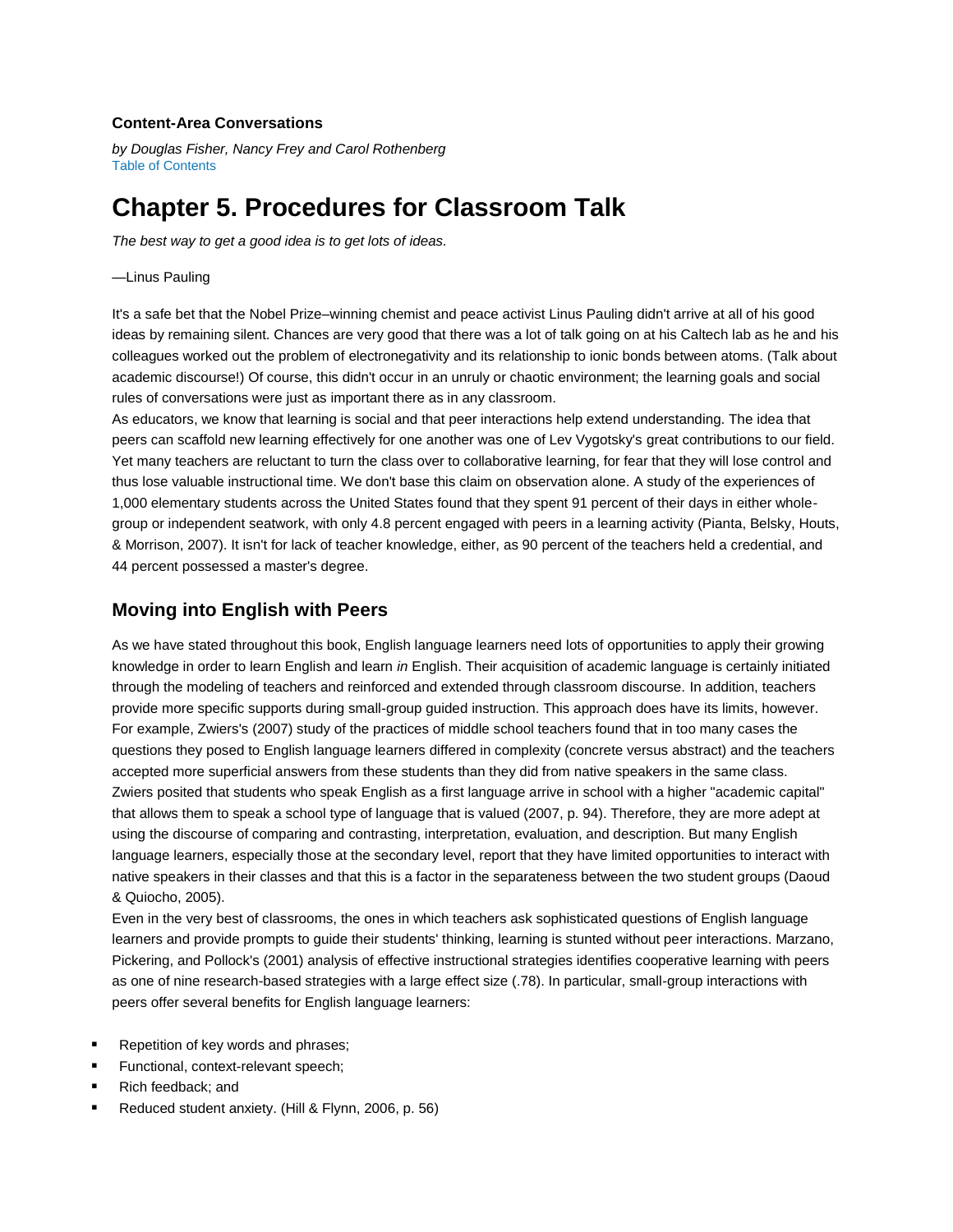Although we believe a strong research base exists for creating opportunities for students to work together, we also recognize the reluctance many teachers have about using such an approach. Some have concerns about management—a fear of the proverbial cocktail party breaking out and an exhausting attempt to restore order—and some labor under the misconception that real learning can occur only under a teacher's direct instruction. In the following section, we will describe a set of principles for managing academic discourse among peers and specific strategies that foster learning English while learning in English.

# **Managing Classroom Talk to Enhance Learning**

The talk of the classroom is necessarily academic in nature and includes a variety of cognitive functions that help students explain their thinking and learn from others. For instance, students need to be able to compare and contrast ideas, ask questions, and describe phenomena. We find it useful to provide sentence starters related to the different types of thinking necessary in any learning environment. We post these sentence starters around the room and refer to them during guided instruction. In addition, we remind students of the language objectives for the types of language they will use in their collaborative learning activity. A copy of the poster we use in our classes appears in Figure 5.1.

| Figure 5.1. Language of<br><b>Learning Poster</b> |                                                   |                                                                                                        |
|---------------------------------------------------|---------------------------------------------------|--------------------------------------------------------------------------------------------------------|
| Language objective                                | What is it?                                       | What does it sound like?                                                                               |
| To instruct                                       | Giving directions                                 | "The first step is "<br>"Next "<br>"The last part is "                                                 |
| To inquire                                        | <b>Asking questions</b>                           | Who? What? When? Where? Why?<br>How?<br>"What do you think?"                                           |
| To test                                           | Deciding if something makes sense                 | "I still have a question about "<br>"What I learned is "                                               |
| To describe                                       | Telling about something                           | Use descriptive words and details                                                                      |
| To compare and contrast                           | Showing how two things are alike<br>and different | "Here is something they both have in<br>common "<br>"These are different from each other<br>because "  |
| To explain                                        | <b>Giving examples</b>                            | "This is an example of "<br>"This is important because "                                               |
| To analyze                                        | Discussing the parts of a bigger<br>idea          | "The parts of this include "<br>"We can make a diagram of this."                                       |
| To hypothesize                                    | Making a prediction based on what<br>is known     | "I can predict that "<br>"I believe that ________ will happen<br>because "<br>"What might happen if ?" |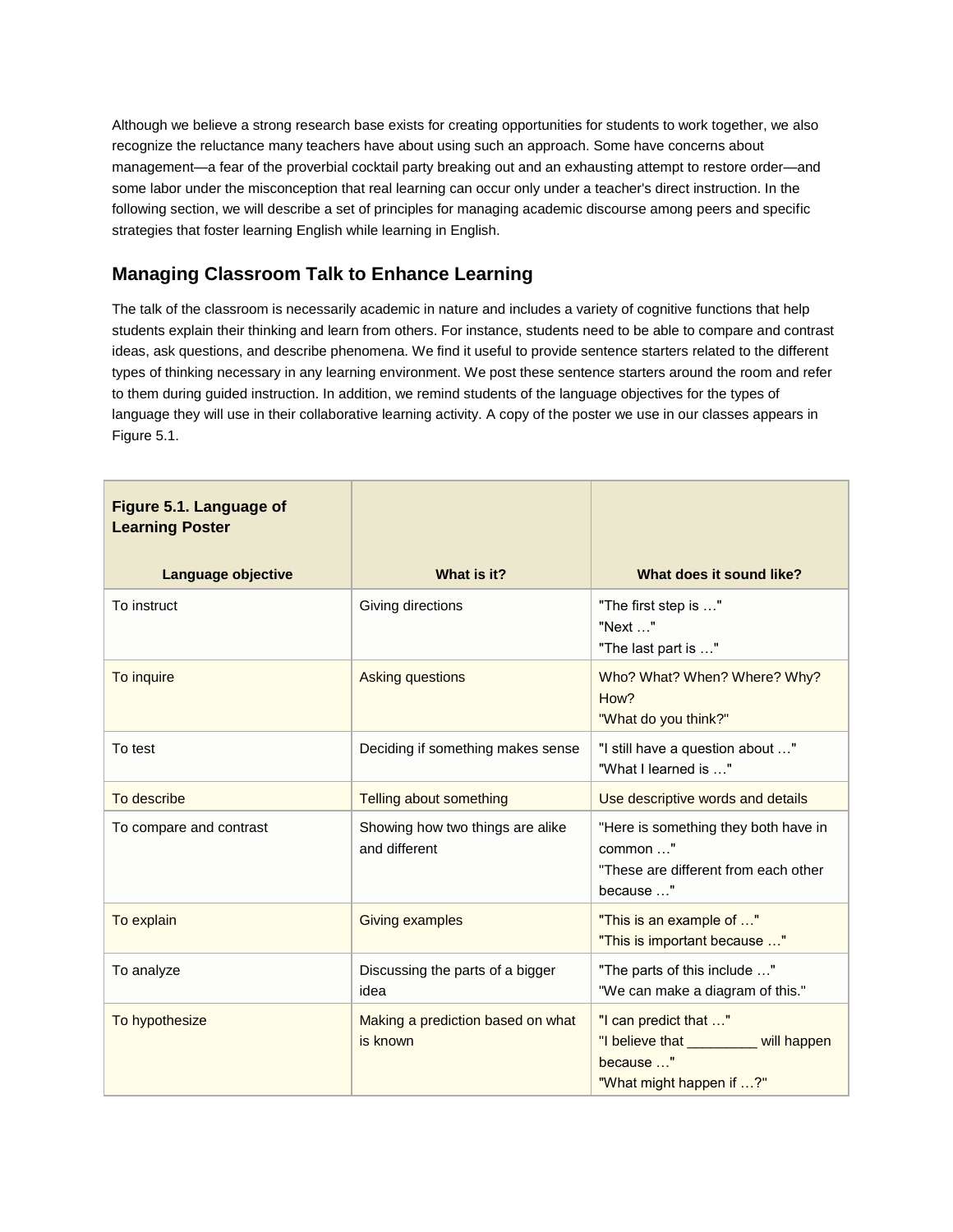| To deduce   | Drawing a conclusion or arriving at<br>an answer | "The answer is because "                                                                                                                                               |
|-------------|--------------------------------------------------|------------------------------------------------------------------------------------------------------------------------------------------------------------------------|
| To evaluate | Judging something                                | "I agree with this because "<br>"I disagree because "<br>"I recommend that "<br>"A better solution would be "<br>"The factors that are most important<br>$are \dots$ " |

When students are learning a new language, their receptive skills typically develop in advance of their productive skills. English language learners may indeed understand the discussion in a classroom, but they may have difficulty finding the language they need to express the depth and complexity of their thinking. Using sentence frames can relieve the linguistic load, allowing students to focus on the content while they practice academic language. Some educators may argue that this framing of language results in shallow and contrived discourse, stifling critical thinking. And indeed, when students first begin to use these frames, their language will likely sound stilted and rehearsed. But then, isn't that the natural progression of learning any new skill? First we watch, then we mimic, and then we begin to appropriate, adjusting our use of the skill to suit our own style. Linguistic frames serve as a way to scaffold and differentiate both oral and written tasks for students at different levels of language proficiency. In this way we make the register, the style, and the word choice explicit, identifying the rhetorical moves that are appropriate to the purpose and the context and helping students make their meaning clear.

Linguistic frames can be used at any level—from beginning language learners to native speakers, from kindergartners to adolescents. Harvard University education professor and author Howard Gardner even asks postdoctoral fellowship applicants to use them to quide their responses: "Most scholars in the field believe and "As a result of my study, \_\_\_\_\_\_\_\_" (Graff & Birkenstein, 2006). Examples of linguistic frames related to cause and effect can be found in Figure 5.2.

#### **Figure 5.2. Cause and Effect Linguistic Frames**

#### Not available for electronic dissemination.

*Source:A Focused Approach to Constructing Meaning: Explicit Language for Content Instruction*

The academic language of the speaker is only one side of the equation—the listener also has responsibilities. Beyond basic social expectations regarding polite behavior, true discussion needs the active participation of others if there is to be an exchange of ideas. Lauren Resnick (1995) introduced the concept of accountable talk as a means of raising the level of academic discourse among students. Accountable talk governs the norms of academic discourse and requires that students ask for and furnish evidence to support their statements (Michaels, O'Conner, Hall, & Resnick, 2002). This ensures rigor and moves the conversation from task-oriented to concept-oriented learning. In a classroom filled with accountable talk, students ask one another about their thinking and build on the responses of others. They cite evidence, ask for elaborations and clarifications, and extend understandings by using the statements they have heard from their classmates to form new ideas. We place a table card on each group's desk at the start of each collaborative learning activity to reinforce the need for holding oneself (and each other) accountable for rigorous discussion (see Figure 5.3).

| <b>Figure 5.3. Accountable Talk Poster</b><br>Remember to | Sounds like           |
|-----------------------------------------------------------|-----------------------|
| Ask questions when you don't understand a topic.          | Can you tell me more? |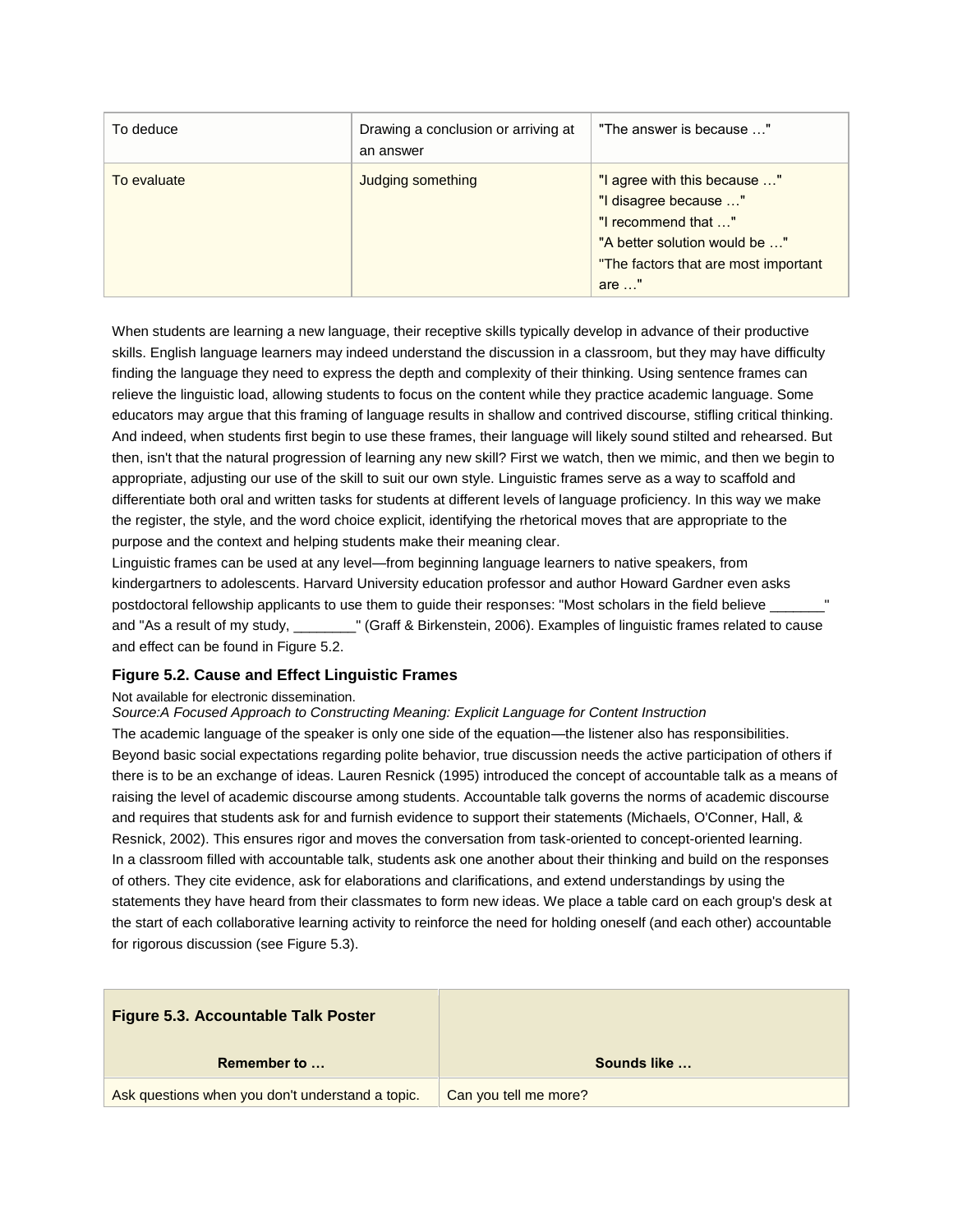|                                                      | Would you say that again?<br>Can you give me another example so I can understand?                                                          |
|------------------------------------------------------|--------------------------------------------------------------------------------------------------------------------------------------------|
| Give a reason why your idea is a good one.           | This reminds me of ______ because _____.<br>I believe this is true because Theorem 1.                                                      |
| Ask for evidence when something sounds<br>incorrect. | I'm not sure that's right. Can you tell me why you think it is<br>true?<br>Can you show me a place in the book that illustrates that idea? |
| Give evidence to support your statements.            | Read a passage from the book that illustrates your idea.<br>Bring another information source to support your idea.                         |
| Use ideas from others to add to your own.            | lagree with ________ because _______.<br>s idea reminds me of the state of                                                                 |

Students take quickly to accountable talk, and many appreciate the guidelines because they prevent conversations from going astray. For example, consider the following conversation in Ms. Hirano's 2nd grade class as four students discuss an ant diagram during science. They have been asked to talk about the ways that insects communicate and to decide what body parts are used by the ant:

**Kristina:** Well, I know they touch.

**Roberto:** But how do you know? You can't just say "you know." [*requesting evidence*]

**Kristina:** 'Cause I seen them wave their—their—what are those pointers on their heads?

**Ting:** Right here [points to diagram]. Antennae. [*offering evidence*]

**Kristina:** Yeah, antennae. They use their antennae to touch each other.

**Alejandra:** We're s'posed to use that word. Ms. Hirano wrote it on the board—*antennae*. They touch their antennae to see each other. [*using ideas from others*]

**Ting:** Do they have eyes on their antennae? Show me? [*requesting evidence*]

**Alejandra:** [examines diagram closely] I don't see eyes. [*giving evidence*]

**Roberto:** The eyes is here [points to label that reads "eyes"].

**Kristina:** Oh, yeah, that's right! They can see! They use their eyes to see. [*using ideas from others*]

**Ting:** Look how teeny they are. They must not see a lot of stuff.

This is a typical accountable talk interaction among young children and is all the more remarkable because it doesn't sound contrived. They still think and speak as 7-year-olds, but the difference is that they are listening to one another instead of speaking in parallel. In addition, the conversation hasn't wandered from the topic, because the students are accustomed to working together like this. Taken together, the language goals and accountable talk guide the academic discourse of the group, without imposing an artificial structure that limits students' thinking. Of course, these four students didn't end up together through happenstance. Ms. Hirano created a heterogeneous group of students with varied content knowledge, language proficiency, and social styles. In the next section, we will discuss grouping considerations for managing talk in the classroom.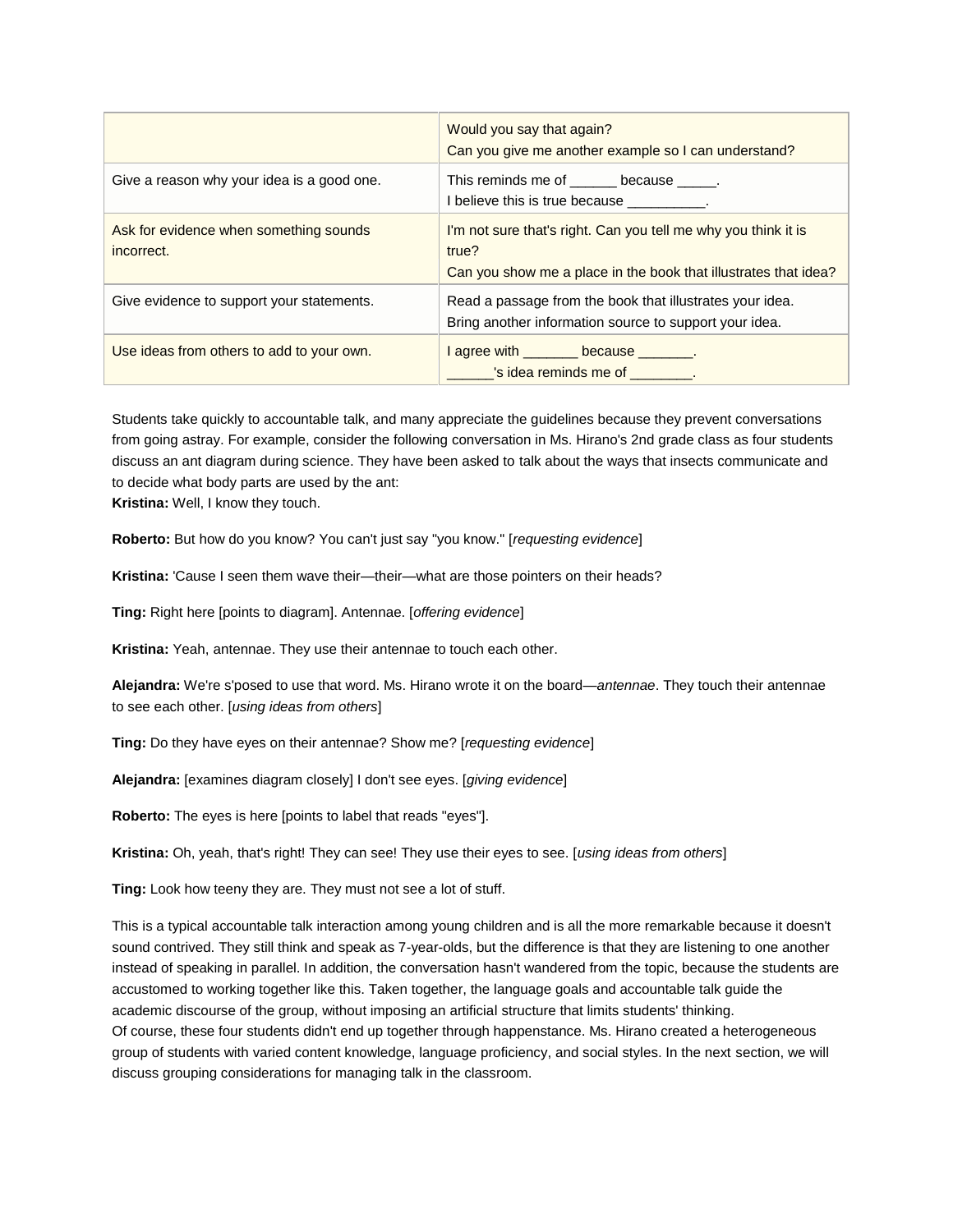# **Managing Talk Through Grouping**

Although there may be a certain surface logic to grouping students homogeneously, the preponderance of the evidence shows that students of all abilities perform better in heterogeneous groups (Lou et al., 1996). It comes as no surprise that low-achieving students do worse in homogeneous groups because they collectively have fewer resources to draw from ( $r = -.60$ ). There is a very small positive effect for high-achieving students when grouped homogeneously (.09), but average-achieving students benefit significantly (.51) from mixed-ability grouping (Lou et al., 1996).

The composition of the members plays a role in the relative success of a group. Bennett and Cass (1988) looked at the performance of groups where either the high-achieving students outnumbered the low-achieving ones or vice versa. They concluded that groups that were dominated by high-achieving students performed worse because the low-achieving student was left out of the process. This did not occur when high-achieving students were the minority in the group. A formula of two low-achieving students for every one high-achiever or two English language learners for every one proficient speaker may not be feasible for every classroom, but it is worth noting so as not to inadvertently set up groups that leave learners behind.

Achievement should not be the only factor taken into consideration when grouping students. Flexible grouping patterns that allow students to work with many classmates over time build relationships and broaden students' learning experiences. After all, the workplace is rarely a homogeneous environment—we are called upon daily to interact and work with people who possess a range of strengths and areas of need. Flexible grouping patterns are based on variables such as these:

- *Language proficiency level*: Students may be grouped together for a language lesson or heterogeneously to provide language models and facilitate sustained conversation.
- *Primary language*: Students work with others who speak the same language, allowing them to discuss new and complex topics in a familiar language.
- *Skills development*: Students are grouped together because they are working on the same skill.
- *Interest:* Students study a shared topic of interest or are spread among groups to serve as motivators.
- *Work habits*: Students are spread among groups to model work habits.
- *Prior knowledge of content*: Students are grouped to share topical knowledge.
- *Prior knowledge of strategies*: Students are organized to share strategic knowledge.
- *Task or activity*: Students are grouped together because the task or activity has been designed to meet their needs.
- **Social:** Students are spread among groups to serve as leaders or in other specialized roles.
- *Random*: Random grouping ensures that students come into contact with all members of the class and build community.
- *Student choice*: This pattern gives friends an opportunity to work together (Flood, Lapp, Flood, & Nagel, 1992).

To form effective groups, you must know your students well. When your classroom includes English language learners, you must be keenly aware of their proficiency levels in English as well as their understanding of the content of the task. Placing one student who is new to English in a group of proficient students may seem like a good idea, but in actuality, that student is likely to participate more with students whose level of proficiency in English is closer to his or her own: the English language learner will not feel as intimidated, and the other students may have more empathy and understanding of how the student feels. And, although it can be helpful to assign a buddy to a student who has just arrived with no English, be careful that the buddy does not do all the work and become a caretaker. Rotating buddies periodically relieves the burden of being the "teacher" and helps the new student get to know more members of the class.

Obviously, the ability to group and regroup students depending on the purpose of the task requires a physical arrangement of the room that facilitates movement. In Chapter 4, we saw how two different teachers organized their classrooms to allow for this flexibility. In some classrooms, the only solution to flexible grouping is to ask students to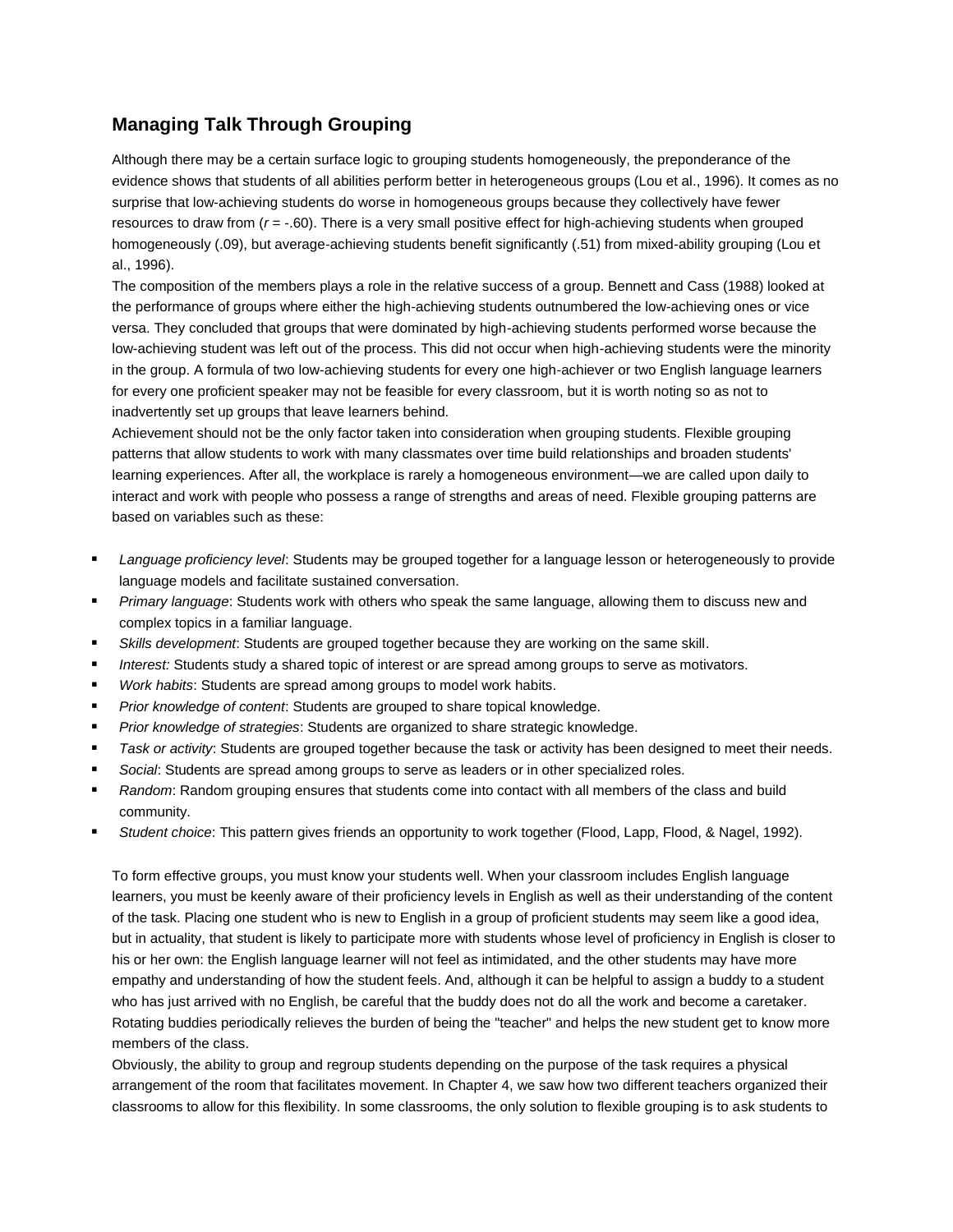physically move their desks or chairs. At first glance, this activity may seem like an invitation to bedlam that takes valuable time away from instruction, but with a bit of guidance, students can learn to do this quickly and efficiently. Students, especially those in elementary school, express a preference for working in mixed-ability groups (Elbaum, Schumm, & Vaughn, 1997). Students identified as gifted and talented in grades 5–11 acknowledged the social development benefits of working in heterogeneous groups (Adams-Byers, Whitseel, & Moon, 2004). When collaboration with peers becomes routine rather than anomalous, students settle into a pattern of work that is productive without being disruptive. Of course, managing noise and time also contributes to the smooth operation of the class.

# **Managing the Noise and Time of Talk**

We believe that mismanagement of noise and time poses the biggest barrier to teachers' use of collaborative learning and goes a long way toward explaining the dearth of partner and small-group work in classrooms. Although school administrators understand that a quiet classroom does not necessarily equate to a learning classroom, most of us worry that the hum of activity could devolve into the clamor of chaos and that our teaching reputations will be sullied in the process. This concern may be especially true for new teachers, who know they are under scrutiny and don't want anyone to think they have classroom management problems. Even the best-designed collaborative task can be diminished by poor procedures that fail to take noise and time into account.

#### **Managing Noise**

Many children find it difficult to concentrate on the learning at hand when the din grows too loud. Much of the problem, we have discovered, is that students haven't had much experience at individually and jointly modulating noise levels, leaving it to the teacher. When working with young children, we sing the following verse from the campfire song "John Jacob Jingleheimer Schmidt," repeating it in a progressively softer voice until we are down to a whisper:

> *John Jacob Jingleheimer Schmidt His name is my name, too. Whenever we go out, The people always shout, There goes John Jacob Jingleheimer Schmidt Tra la la la la la la*

This activity is a great way to teach about volume and musical dynamics. We pair it with a visual representation of the volume using a noise meter (see Figure 5.4). There's nothing fancy about this aid—it is made using a large piece of corrugated cardboard, and the arrow is attached using a brad. We introduce the vocabulary terms *silent, quiet, moderate, elevated*, and *outdoor voice* and simulate those levels using the song. Older elementary students don't need the song, so instead we use a lamp with a dimmer switch—the lower the light, the quieter the class is expected to be. We practice being silent for 56 seconds, or working quietly for 24 seconds, or speaking moderately for 38 seconds, so that students gain tangible experience with understanding the relative levels of sound.

#### **Figure 5.4. Noise Meter**

*Source:The Effective Teacher's Guide: 50 Ways for Engaging Students in Learning*

We then tell our students that we will use these noise levels through our school year: silent when we are taking tests, quiet when working or reading independently, moderate—defined as loud enough to be heard by your partner but quiet enough not to interfere with another pair's conversation—when engaged in partner talk, and elevated only during small-group work. Of course, we never use an outdoor voice inside the classroom!

The noise meter is introduced on the first day of school and is revisited each time we move into independent work, collaborative learning, and guided instruction. Before long, the visual cue is no longer needed, and the verbal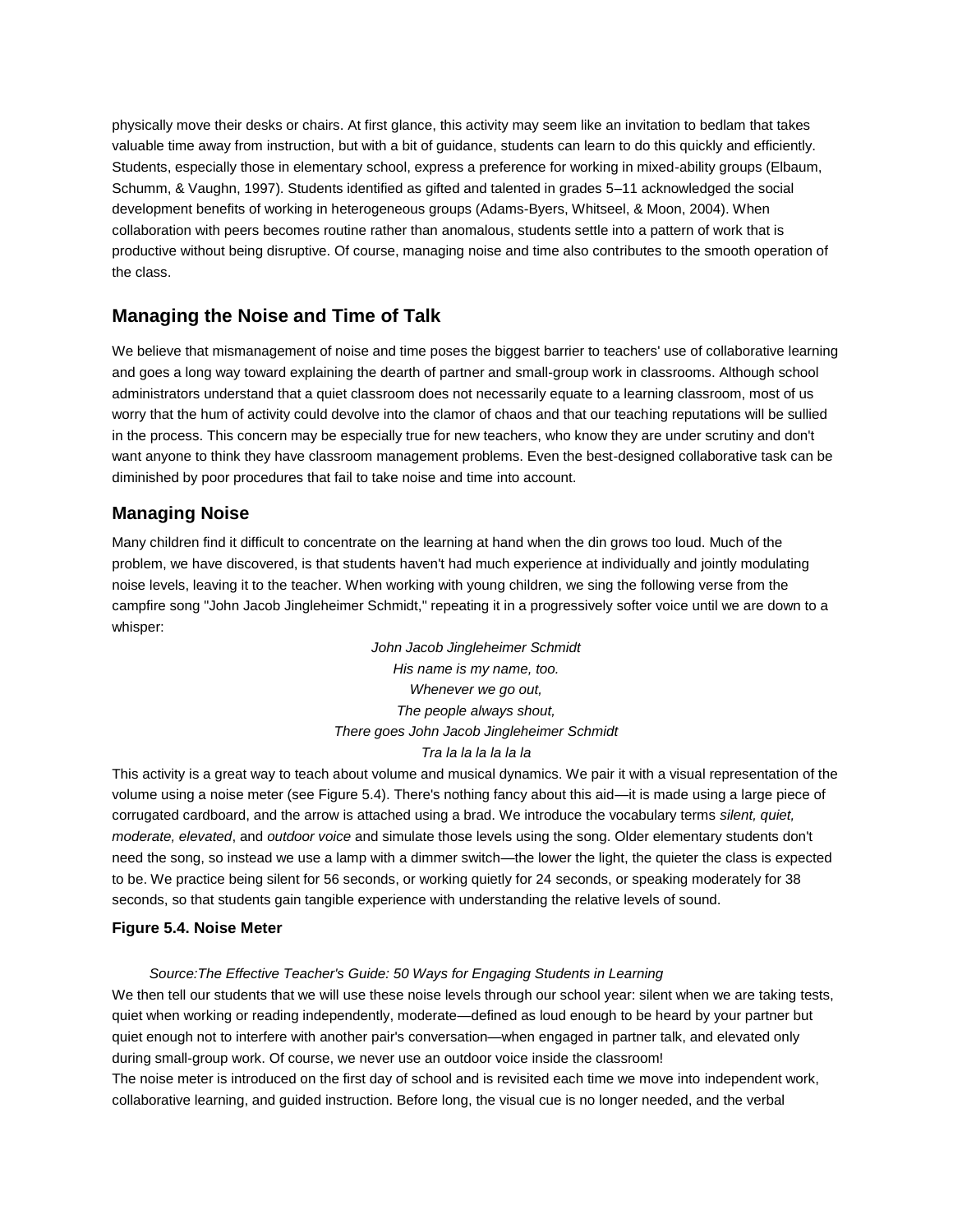direction alone suffices. When the noise level does get too loud, we stop the class and redirect attention to the noise meter. We have seen other colleagues use variations of the noise meter, like a traffic light or a large "noise thermometer" with a red ribbon representing the mercury inside the tube. One of our secondary science colleagues begins the year by teaching students about the science of acoustics and the effects of noise on learning. The common denominator in all of these examples is drawing students' attention to sound levels in the classroom and giving them an active role in monitoring it.

### **Managing Time**

As we discussed in Chapter 3, releasing responsibility to students to talk with each other and construct their own meaning takes more time than simply telling them what we want them to know and asking a few questions of a few students to assess their understanding. It becomes particularly important, therefore, that we manage time effectively. By the time children are 8 years old, they show time-monitoring patterns that are similar to those of adults (Mäntylä, Carelli, & Forman, 2007). The rate at which they check clocks increases as time elapses, with fewer checks early on in a task. However, students aren't always as good at figuring out how much time is left. Setting a bell to ring at the end of an activity gets their attention, but it doesn't allow them to adjust their rate to meet the time requirements. A simple solution is to provide students with a means to monitor the time remaining. Countdown timers can be displayed using an overhead or a projector. In the absence of this kind of device, you can post descending numbers of variable intervals on the board and cross each off as the time elapses. For example, in a 15-minute assignment, post the numbers 13, 10, 7, 5, 3, 2, and 1 to reflect the increased clock checking that students will do. An added benefit of an overhead timer or chalkboard countdown is that it helps the teacher monitor time as well.

### **Managing Linguistic and Cultural Diversity**

Noise and time management aside, another challenge in using effective collaborative tasks is how to ensure that all students are actively engaged in learning. One common fear is that students will spend their time talking about topics that have nothing to do with the task at hand. There are also the issues of certain students dominating and doing all the work and of students who prefer to work independently. When we add in the elements of linguistic and cultural diversity, we add another dimension to the complexities of managing oral discourse in the classroom. Here again, purposeful and structured planning, along with teacher guidance and support, can maximize participation and learning for all students.

### **Managing Linguistic Diversity**

For obvious reasons, it can be particularly uncomfortable for teachers when students are talking together in a language that the teacher does not speak. Using the primary language in the classroom, whether it is the teacher speaking or students, is a somewhat controversial practice. On one side of the argument are those who believe that students must*use* English to *learn* English and that time not spent in English is valuable learning time lost. They argue that, for many students, class time is the only time they are speaking English, because they may go home to communities where there is no need to do so. We wholeheartedly agree that one of the primary goals for our students is proficiency in English, but one of our other primary goals is understanding of grade-level content, which includes progressively more and more difficult concepts as students move up the grade levels.

Consider for a moment this scenario. You are in a class as a learner, studying a subject you are unfamiliar with perhaps stoichiometry, tessellations, or corpus linguistics. Would you prefer to discuss these new ideas in your native language or in a new language that you are learning—say, Russian, Portuguese, or Amharic? Language choice, like grouping, depends on the purpose. There may be times when students will learn more if they can talk about new and difficult concepts in familiar language. Of course, we want to be sure they are talking about the new concept and that they are on the right track. So how do we do this?

First, when we have created the type of environment we described in Chapter 4, where students understand the purpose of talk, are used to talking, and know that their ideas are important, we can trust that students will value the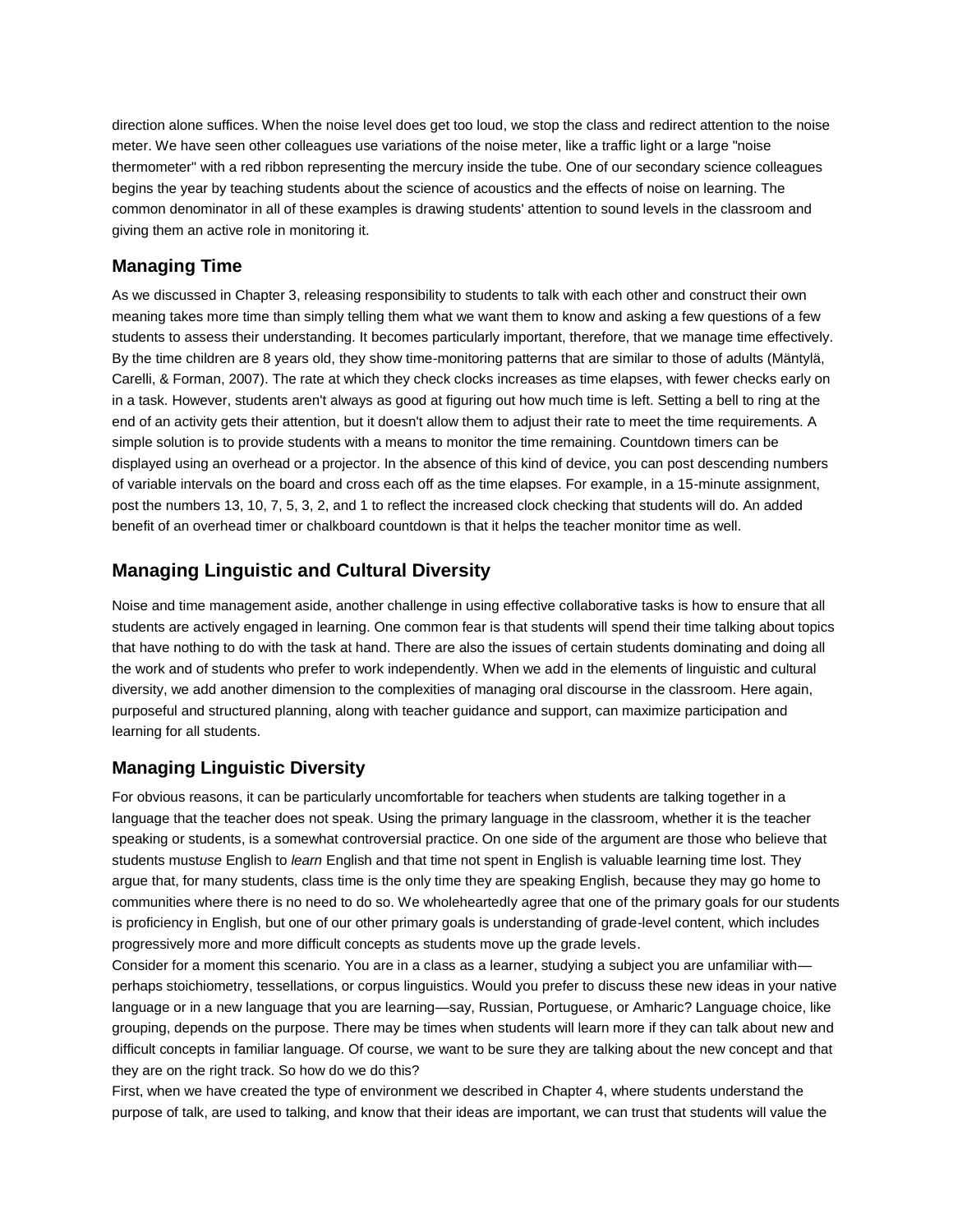time to discuss and clarify their understanding. Will they do so 100 percent of the time? Perhaps not, though we would argue that the percent of time on task is not proportional to which language students are using. Second, we can monitor student talk in a language other than English in the same way we monitor students speaking in English, by sitting with the group and asking questions, in English, to gauge their understanding. They must respond in English, which gives them the opportunity to use the language and vocabulary we expect them to use, with the added support of having first had an opportunity to clarify their thinking in a familiar language. Finally, accountability is built into all collaborative tasks. Teachers may require students to complete a graphic organizer, write a summary, create a skit, or present their conclusions to the class.

Even when we require students to complete and turn in a written product as part of their collaborative work, this task does not necessarily translate into engagement for all students. Without careful organization, one or two students can end up doing all the work. In the last chapter, we talked about how to teach students to share responsibility, contributing to the discussion and encouraging others to participate as well. In addition to teaching them about the importance of participation in group work, it can be helpful to set up systems and structures that require all students to participate.

We often see group work organized such that each student has a role. One student might be assigned to be the recorder; another, the facilitator; another, the questioner; and the fourth, the timekeeper. Unfortunately, all too often, it is the English language learner, the student who may be most in need of language practice, who is assigned the role of timekeeper—a role that requires little or no language and certainly no interaction with the content. Moreover, it is not even a necessary role; as we've already noted, there are other ways to help students manage their time. This is not to say that students should never be assigned roles. In Chapter 3, we saw Mr. Barber assign roles quite effectively when his students were first learning to do reciprocal teaching. The difference is that in that case, each role is equally important in making meaning. Mr. Barber's expectation is also that students will practice all roles and eventually, as they become more comfortable with the process, will no longer need to be assigned roles. One way of assuring that all students participate and learn is a collaborative structure called "numbered heads together" (Kagan, 1992). Each group is assigned a number, and each student within the group is assigned a number from 1 to 4 (or 5 when the numbers don't work out evenly to 4). The teacher asks a question and tells students to make sure every student in the group can answer the question. After a predetermined amount of time, usually a minute or two or more, the teacher spins the overhead spinner and announces the number of the student who must answer, perhaps number 3. Groups then have one more minute to make sure that student number 3 in their group can answer the question. The teacher spins again and announces the number of the group that must respond. In this way, students support each other to make sure they all can answer because they never know who will be called on. This strategy is most effective when groups earn points for correct responses.

The other major problem with assigning roles is that only one student is the writer. We prefer to see that all students are required to write their own copies, whether of notes, a skit, or a graphic organizer. Obviously, when the task is to create a poster, this is not so simple. Later in this chapter, you will see how Ms. Chang builds in accountability as her students create a collaborative poster. Each student in the group selects a different colored pen, and all colors must appear on the poster in relatively equal amounts. (She uses this meaning of equality as an opportunity to reinforce understanding of percentage in her math class.) Ms. Chang also insists that, regardless of who is the best artist or who has the best handwriting in the group, all must do both writing and drawing on the poster.

Once we've resolved the issue of all students contributing to the creation of the product, we are left with the question of how to ensure that all students contribute to its presentation. Even when students have written a dialogue—say, to represent the main ideas and events of the westward movement—it may not have a part for all four students.

Because we want all our students to practice speaking in more formal situations, we ask that all students present the dialogue even if it means that two students will recite one part chorally. If they are presenting a poster, we give them time to determine how they will organize their presentation so that all group members play an equally important role.

#### **Managing Cultural Diversity**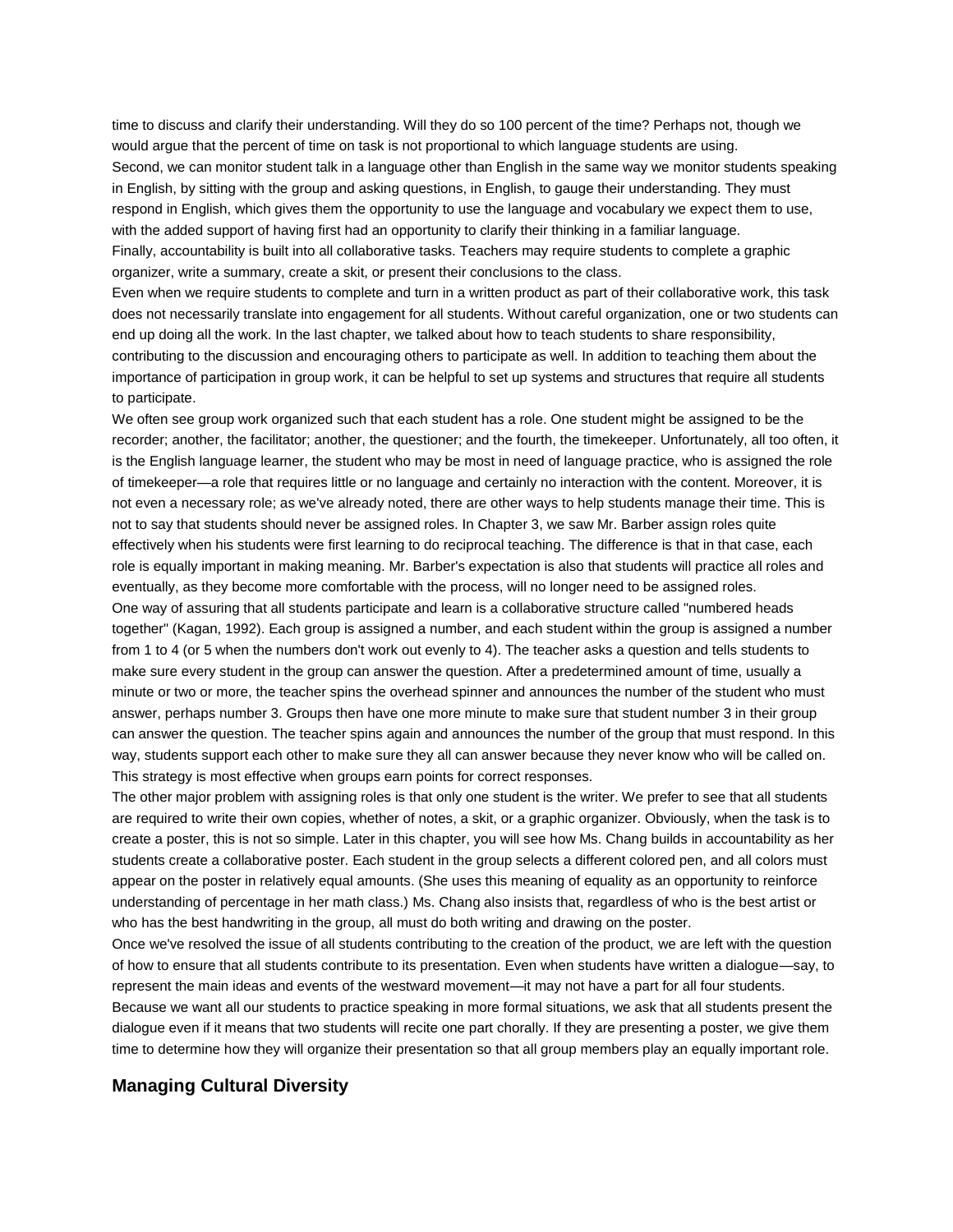Another challenge to managing effective group work can be norms of behavior, whether they are individual differences in personality or more general differences in cultural practices. In some cultures it is considered inappropriate for boys and girls to work together. Students from other cultures may be used to working independently and may be uncomfortable working in a group. Because we live in a society where people work together at some point in virtually all careers and walks of life, it is important for students to be able to step outside this comfort zone and engage in whatever configuration they may find themselves. Teaching students to participate effectively while still recognizing, valuing, and allowing for these differences can be a delicate balance. As we create an environment that fosters teamwork, we can hold frank discussions about cultural and personal differences and the reasons for learning to work both independently and collaboratively. We can also vary the structures for learning, sometimes grouping girls with girls and boys with boys, for example. And for those students who prefer to work independently, we can negotiate with them, allowing them to work independently for part of a project or for certain projects and progressively moving them into more collaborative situations.

### **Setting Clear Expectations and Outcomes**

In Chapter 3, we discussed the importance of making the purpose of each lesson clear to students in order to focus their attention and help to build schemas and understanding. Setting clear expectations and outcomes is also an important factor in managing group work effectively. Many of us have had the unfortunate experience of designing what we thought was an exciting and interesting collaborative task for our students, only to watch it go over like the proverbial lead balloon. Upon reflection, we may realize that the reason for the failure was not so much the lesson design but that students did not understand what we expected them to do. Asking students to work together is far more complicated than simply assigning the odd-numbered questions at the end of the chapter. It requires making the procedures of the task as well as the expectations for quality and substance of the outcome crystal clear for all students. This may mean showing models of completed work, writing the directions in addition to telling the students what to do, or modeling how to do the task (as we saw with the fishbowl). Posters of the steps involved in each collaborative task are one way of helping students learn what they are supposed to do.

Mr. Lopez, a 2nd grade teacher, and Ms. King, a 10th grade world history teacher, both use the same procedures to make sure students know what the assignment is. They write the steps of the task on an overhead or chart, tell the students what they will be doing, and then ask a student to tell the class what the first step is. They then ask another student to tell the class what the first student said. This repetition encourages all students to listen and has the added benefit for English language learners, who may have difficulty in comprehending multistep directions, of giving them multiple opportunities to hear the directions.

# **Managing Talk in Pairs**

Partner talk is the bread and butter of a classroom filled with the talk of learning. Teachers most commonly invite students to "turn to a partner" to discuss the topic of the moment. As noted in Chapter 4, this simple partner-talk method should be used frequently to allow students lots of opportunities to apply new learning. But work accomplished in pairs is also done during collaborative learning activities designed to move students to an increased level of independence.

### **Busy Bees**

In Chapter 3, kindergarten teacher Mr. Velez used the "busy bees" strategy to foster partner talk with his students as they shared their opinions about a recent visit to the zoo. This activity is suitable for children in kindergarten through 2nd grade. The teacher introduces the activity by explaining how bumblebees fly. The children, who are on their feet, mimic the buzzing sound and slow movement of bumblebees as they buzz around the room. With an announcement from the teacher of "Busy bees, fly!" the students shuffle their feet and buzz until they hear, "Busy bees, land!" The "bee" they are standing next to becomes their partner for a brief learning activity. For example, 1st grade teacher Ms.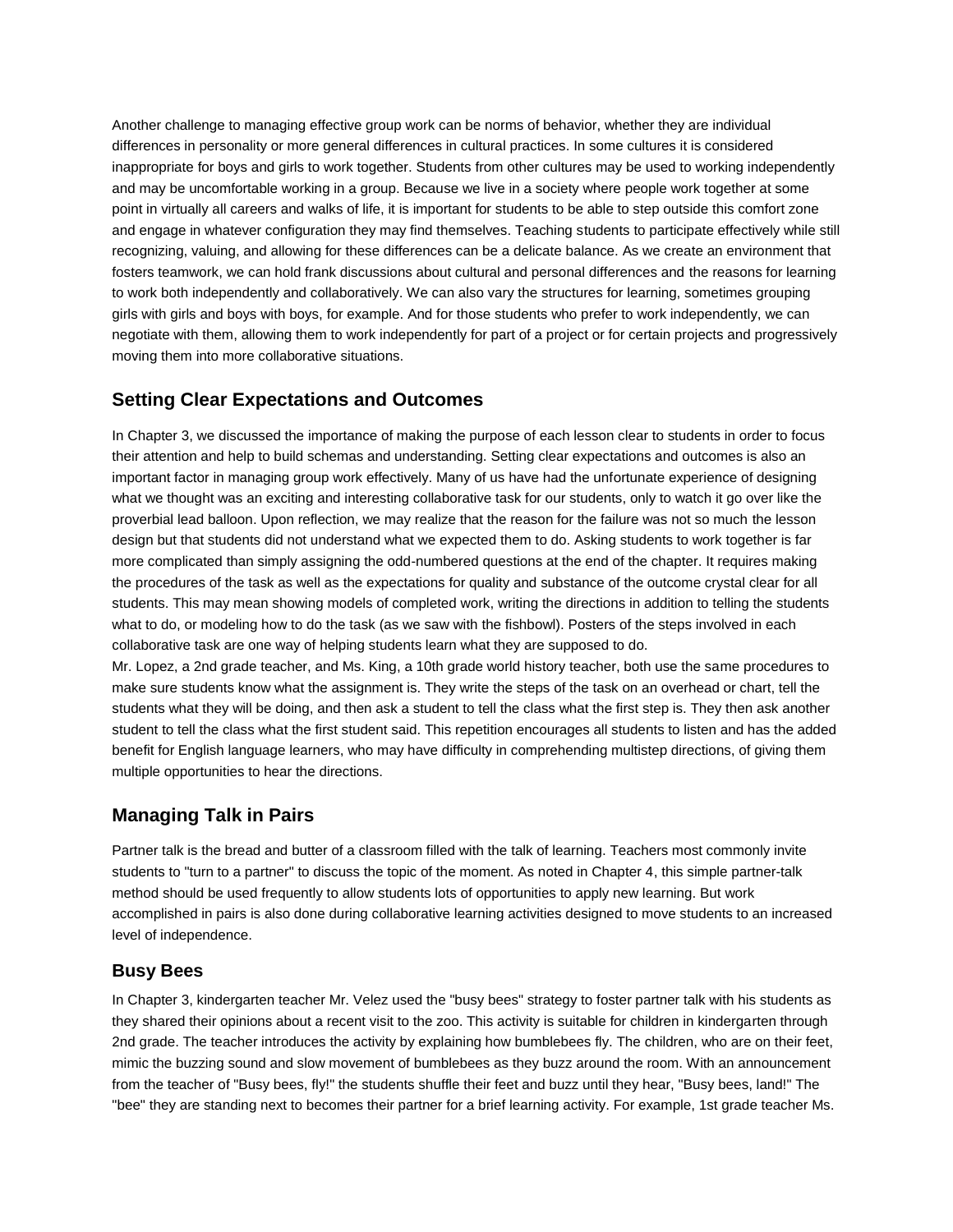Tyler gives each of her students a few math cubes to hold in one hand, along with a sheet of paper and pencil attached to a clipboard. With each "landing," the partners add the total number of cubes and write an addition problem on their papers. Ms. Tyler uses this activity in place of math drill worksheets to provide practice for her students.

### **Walking Review**

Busy bees is not developmentally appropriate for older students, but a walking review accomplishes similar goals. Like the "Find Someone Who …" handout used for students to get to know one another, this activity is an excellent replacement for completing independent worksheets and for reviewing material. Each student in the class has a worksheet to be completed and is given a limited period of time to find someone else in the class who can answer each question. Students sign their names next to each answer they log onto someone else's worksheet, and no one can provide more than one answer on any given paper. The goal of this activity is to encourage students to speak to as many classmates as possible about the concepts under review.

Mr. Clark uses walking reviews every Friday in his 8th grade science class to review the week's lessons on chemical reactions. "This is a great way for me to use some of the worksheet materials that come with the textbook program," he explains. He sets the timer for 10 minutes and moves among the students as they roam the room looking for peers who can answer each question. To provide his English language learners with the support they need to approach fellow classmates, he meets briefly with those who need it to give them questions to ask (e.g., "Do you know the answer to number 3?"). When he has students who are very new to English, he partners them with another student to walk the room. "I get a really good sense of who knows something and who doesn't," he says. Mr. Clark asks students to complete the last question on the paper independently back at their desks. "As they all drift back to their seats, the room gets quieter, and I can gauge how much more time might be needed. And don't forget, it gets everyone back in their seats!"

### **Explorers and Settlers**

As with busy bees and walking review, this instructional routine also requires students to move about the room. However, this approach offers a bit more crowd control because only half of the students are in motion. The teacher begins by reminding students about the differences between explorers, who sought out new lands, and settlers, who cultivated the land and built permanent communities. Assign half of the students to the role of explorers (a good way is to divide the alphabet by last name), and explain that they will seek out settlers to discuss a question. Ms. Lee does this activity in a rotation of three or four discussion prompts in her 5th grade social studies class. After assigning the roles, she posts the following prompts on the board:

- **EXECUTE:** Discuss the ways of life of the Pueblo Indians of the Southwest.
- **Discuss the ways of life of the woodland peoples of the East.**
- **What did these two groups have in common?**
- How did geography influence their different ways of life?

Ms. Lee used a countdown timer for each question so that the partners could monitor their discussion. As the timer approached zero, she invited the explorers to find a new settler and directed them to the next question. There are variations of the explorers/settlers theme, including couch potatoes/aerobics instructors (physical education), electrons/protons (science), and carriers/borrowers (mathematics). Purposefully planning when using this strategy can scaffold language for students who are learning English. You can, for instance, assign students at early levels of proficiency to be explorers and then assign the settlers to be the first ones to speak. This approach provides an opportunity for English language learners to hear the language of other more proficient students and rehearse what they might say before they have to speak. When you ask them to repeat the process, it provides multiple opportunities for them to hear and use language related to the same question.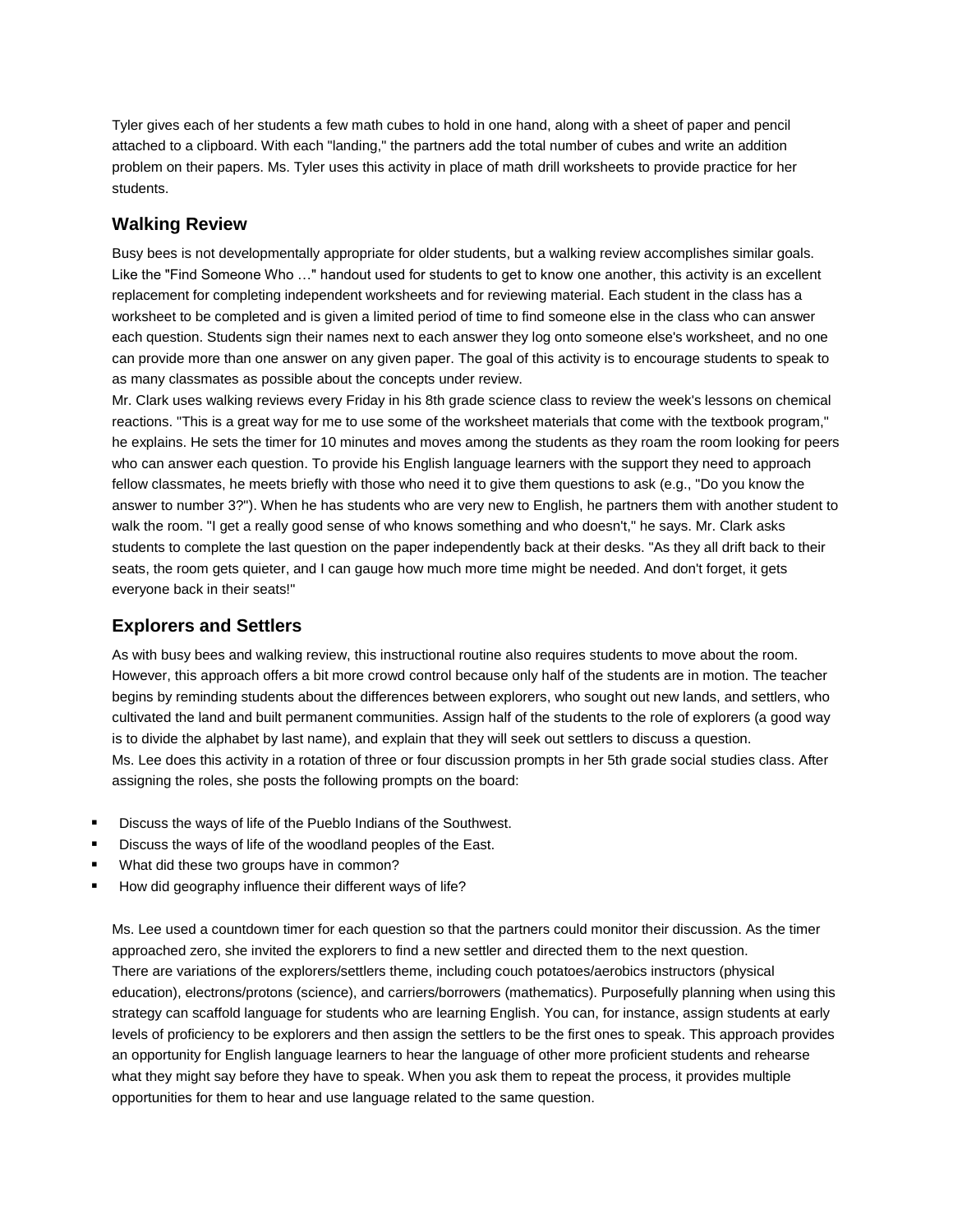### **Inside/Outside Circles**

In Chapter 3, Ms. Schmidt used inside/outside circles during her lesson in her 5th grade social studies class. This strategy also requires student movement and is intended to extend thinking through multiple conversations. Two concentric circles of students stand and face one another. The teacher poses a question to the class, and the partners talk for a brief time (usually 30–60 seconds). At the signal, the outer circle rotates one position to the left to face a new partner. The conversation continues for several rotations.

Mr. Garland uses inside/outside circles in his 10th grade English class to get discussion going about a thoughtprovoking question. "You've got to ask a good, meaty question," he cautions, "or they'll run out of things to say pretty quickly." His class will be reading a variety of titles to explore the essential question "When does the desire to obtain something or someone become destructive?" For several minutes, students explore this idea with a series of partners, while Mr. Garland listens in on the conversations. "It helps me to make connections to books I am going to discuss with them, and reminds me of what's in the heads of 15-year-olds."

### **Barrier Games**

Much of what students are required to do in school is performance driven—solving math problems, completing science labs, and the like. A tremendous amount of academic discourse is needed to do such tasks, but English language learners sometimes rely on other methods of communication, such as gestures, to substitute for technical vocabulary. Barrier games are joint tasks completed by partners who have an obstruction blocking their field of view. For them to succeed, they must rely on clear communication and precise vocabulary. Here are some examples of barrier games:

- Sequencing a set of pictures in the correct order to illustrate the steps to making and glazing a ceramic pot
- Giving a partner directions to draw the life cycle of a butterfly
- Describing the difference between two similar illustrations of molecules
- **Solving a crossword puzzle where each partner has half of the clues**

Mr. Dare requires the students in his woodshop class to be able to correctly name each type of equipment used in the class. He assigns partners and places a low cardboard shield on the desk so that they cannot see the cards the other holds. One partner has an unlabeled photograph of a piece of shop equipment, while the other has written descriptions of each. The partners work together to describe and match each photo with its correct name and purpose. Only after students have completed this task are they allowed to operate any of the equipment.

# **Managing Talk in Groups**

Some instructional tasks require the give-and-take of a slightly larger group of students. Collaborative learning among four students is a bit more active than partner activities, so the noise meter is useful when setting up these tasks. In addition, group tasks tend to be a bit longer than those accomplished in pairs, so a display of elapsed time gives students a way of monitoring their progress and adjusting their rate of work.

### **Collaborative Posters**

A jointly produced final product is useful for group tasks because it gives all the members a shared focus. However, a common problem is that these tasks often fall to one member who does all the writing (and, therefore, much of the thinking). An easy solution is the collaborative poster discussed earlier in this chapter, where each member of the group is given a pen of a different color and all sign their names accordingly.

Ms. Chang uses collaborative posters in her geometry class to get academic discourse and technical vocabulary going. Each group uses theorems to analyze an equation and produce a proof. As Ms. Chang circulates among the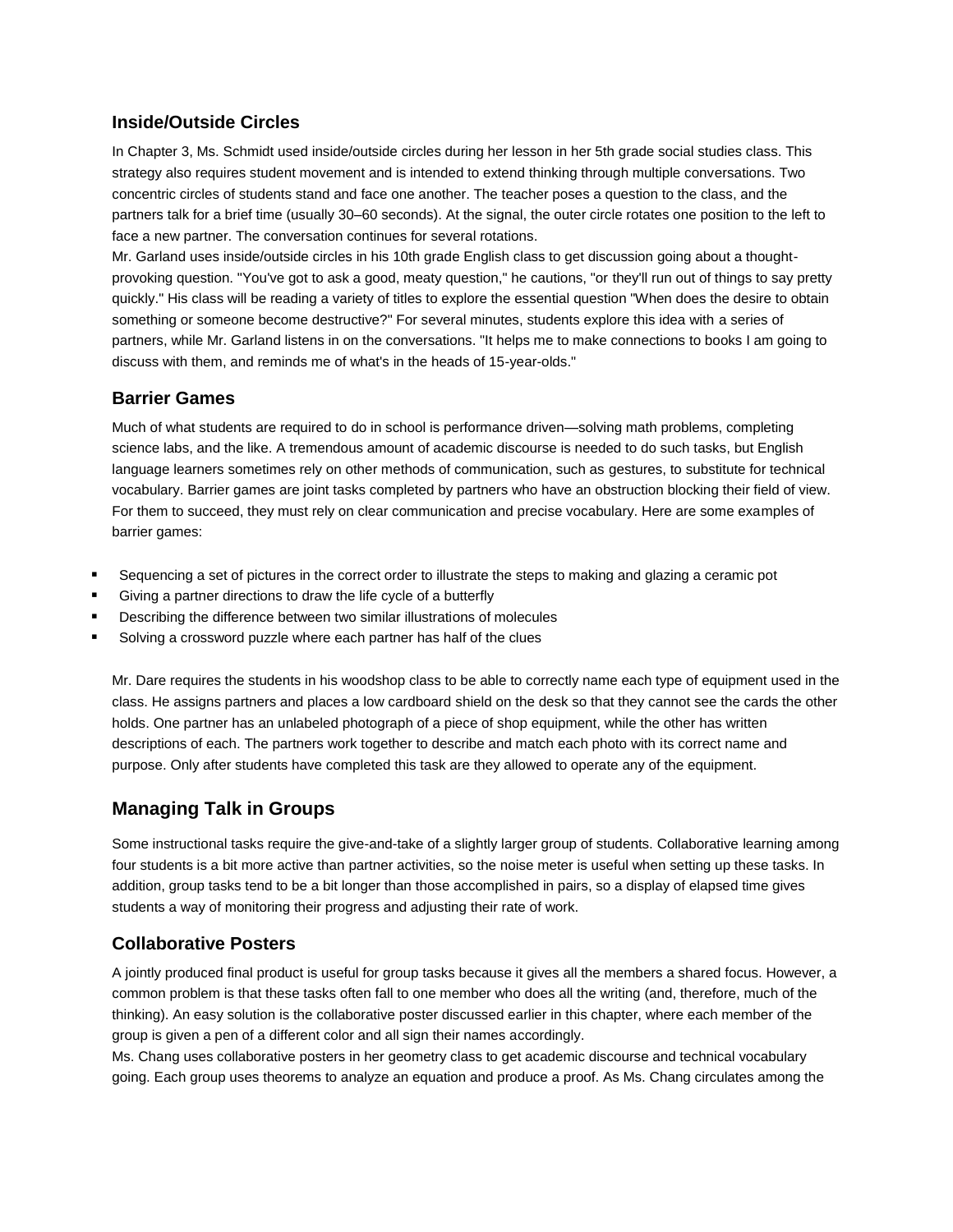groups, she can immediately evaluate the level of participation within the groups and offer extra support to those who do not seem to be sharing their ideas as effectively.

#### **Jigsaw**

This instructional routine was developed by Eliot Aronson in the 1970s to support the efforts of a recently desegregated elementary school in Texas. The original intent was to foster cooperation among students who did not associate much with one another, but Aronson (2000) and his graduate students quickly learned of the academic benefits to this approach. Each student in the class has two memberships: a home group and an expert group. Each home group of four members meets to discuss the task and divide the work according to the teacher's directions. For example, a long reading might be divided into sections. After each home group member has his or her task, the groups move to expert groups composed of members with the same task. The expert groups meet to read and discuss their portion of the assignment and practice how they will teach it when they return to their home groups. Once together again, each student teaches his or her portion of the task to fellow home group members and learns about the other sections of the reading.

Jigsaws are also useful for creating discussions. Ms. Armstrong has been reading aloud the book *Holes* (Sachar, 1998) to her 4th grade students for the last two weeks. After creating home groups of four students, she tells them to decide who will become an expert on each of the following questions:

- In what ways does Stanley Yelnats change throughout the story? Is he a better person?
- Is Stanley a hero, or is he just a person who makes good choices? What's the difference?
- Why do you think the author entitled this book *Holes*?
- Do you think that the Yelnats family's bad luck was due to a curse or something else?

Ms. Armstrong's students joined expert groups to discuss their assigned question at length and debate various ideas raised during the conversations. After 15 minutes, they rejoined their home groups to discuss all four of the questions as each member took a turn facilitating the dialogue.

### **Managing Listening, Speaking, Reading, Writing, and Thinking**

Although the focus of this book is oral discourse in the classroom, we are reminded that oracy and literacy are inextricably intertwined. We use talk to prepare students before they read or write, to enhance comprehension and improve writing, and to encourage reflection and self-monitoring after reading or writing. Perhaps most important, we use talk as a means of engaging students in high levels of critical thinking. As we saw in Chapter 3, opportunities for talk are continuously and seamlessly integrated into opportunities to read, write, and think. Let's take a look inside Ms. Zamorano's 1st grade classroom to see how her students engage in listening, speaking, reading, writing, and thinking.

#### **Language Experience Approach**

It's October, and hurricane season is just ending. Ms. Zamorano's students have been learning about weather and how it affects the way people live. While part of the class is working in pairs to write a description of what happens during a hurricane, Ms. Zamorano pulls a small group of English language learners aside for a language experience activity. These are students at fairly early levels of proficiency who mostly speak in short phrases or sentences. The students begin by looking at a picture of a tree-lined street along the beach. The wind is blowing, the waves are large, one tree lies across the street, and a man and a boy hold hands as they cross the street. Ms. Zamorano asks the students to think for a minute about what they see in the picture, what has just happened, what is happening now, and what they think will happen next. She sets up her questions to elicit vocabulary as well as to teach and practice present, past, and future verb tenses. Together, partners tell each other what they see in the picture. Some students